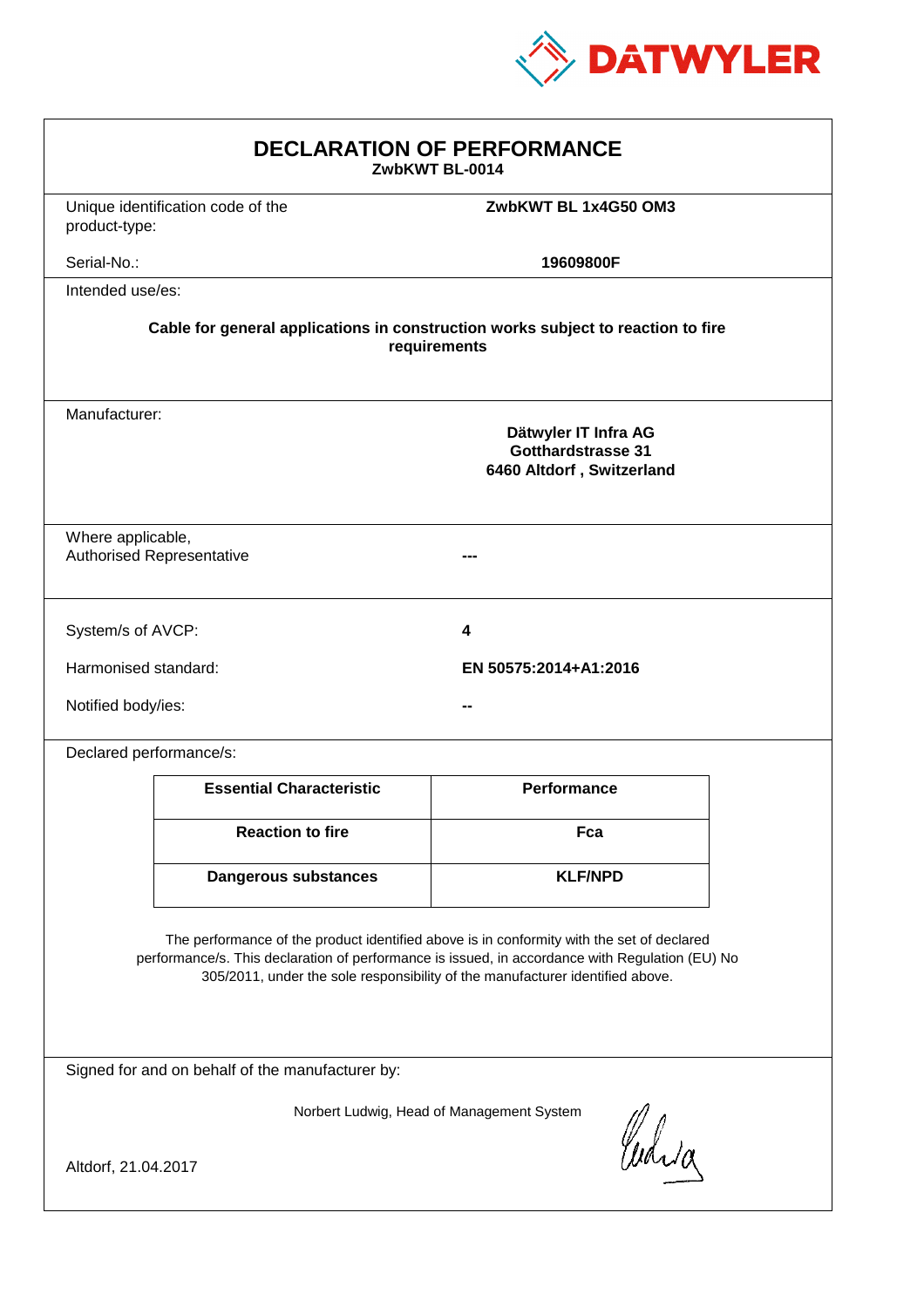

| LEISTUNGSERKLÄRUNG<br>ZwbKWT BL-0014                                                                                                                                                                                                                       |                                             |                                                                                |  |  |
|------------------------------------------------------------------------------------------------------------------------------------------------------------------------------------------------------------------------------------------------------------|---------------------------------------------|--------------------------------------------------------------------------------|--|--|
|                                                                                                                                                                                                                                                            | Eindeutiger Kenncode des Produkttyps:       | ZwbKWT BL 1x4G50 OM3                                                           |  |  |
| Serien-Nr.:                                                                                                                                                                                                                                                |                                             | 19609800F                                                                      |  |  |
| Verwendungszweck(e):                                                                                                                                                                                                                                       |                                             |                                                                                |  |  |
| Kabel/Leitung für allgemeine Anwendungen in Bauwerken in Bezug auf die<br>Anforderungen an das Brandverhalten                                                                                                                                              |                                             |                                                                                |  |  |
| Hersteller:                                                                                                                                                                                                                                                |                                             | Dätwyler IT Infra AG<br><b>Gotthardstrasse 31</b><br>6460 Altdorf, Switzerland |  |  |
|                                                                                                                                                                                                                                                            | Wo anwendbar, Bevollmächtigter:             |                                                                                |  |  |
| Leistungsbeständigkeit:                                                                                                                                                                                                                                    | System(e) zur Bewertung und Überprüfung der | 4                                                                              |  |  |
| Harmonisierte Norm:                                                                                                                                                                                                                                        |                                             | EN 50575:2014+A1:2016                                                          |  |  |
| Notifizierte Stelle(n):                                                                                                                                                                                                                                    |                                             |                                                                                |  |  |
| Erklärte Leistung(en):                                                                                                                                                                                                                                     |                                             |                                                                                |  |  |
|                                                                                                                                                                                                                                                            | <b>Wesentliche Merkmale</b>                 | Leistung                                                                       |  |  |
|                                                                                                                                                                                                                                                            | <b>Brandverhalten</b>                       | Fca                                                                            |  |  |
|                                                                                                                                                                                                                                                            | Gefährliche Stoffe                          | <b>KLF/NPD</b>                                                                 |  |  |
| Die Leistung des vorstehenden Produkts entspricht der erklärten Leistung/den erklärten<br>Leistungen. Für die Erstellung der Leistungserklärung im Einklang mit der Verordnung (EU) Nr.<br>305/2011 ist allein der obengenannte Hersteller verantwortlich. |                                             |                                                                                |  |  |
| Unterzeichnet für den Hersteller und im Namen des Herstellers von:                                                                                                                                                                                         |                                             |                                                                                |  |  |
| Norbert Ludwig, Head of Management System<br>Curia                                                                                                                                                                                                         |                                             |                                                                                |  |  |
| Altdorf, 21.04.2017                                                                                                                                                                                                                                        |                                             |                                                                                |  |  |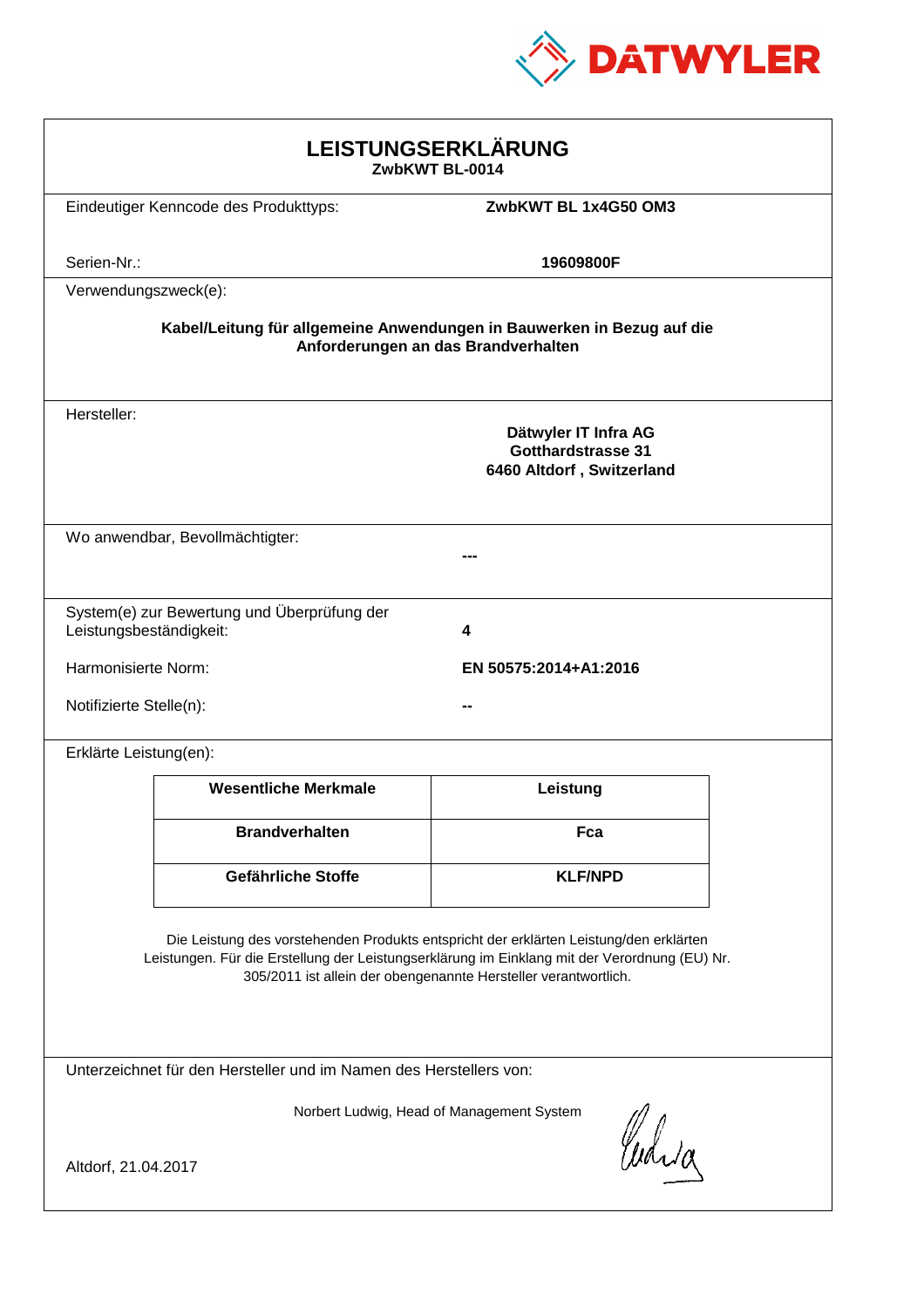

| <b>PRESTATIEVERKLARING</b><br>ZwbKWT BL-0014                                                                                                                                                                                                                                |                                                          |                  |  |  |
|-----------------------------------------------------------------------------------------------------------------------------------------------------------------------------------------------------------------------------------------------------------------------------|----------------------------------------------------------|------------------|--|--|
| producttype:                                                                                                                                                                                                                                                                | Unieke identificatiecode van het<br>ZwbKWT BL 1x4G50 OM3 |                  |  |  |
| Serienr.:                                                                                                                                                                                                                                                                   |                                                          | 19609800F        |  |  |
| Beoogd(e) gebruik(en):                                                                                                                                                                                                                                                      |                                                          |                  |  |  |
| Kabels voor algemene toepassingen in bouwwerken die onder<br>voorschriften inzake materiaalgedrag bij brand vallen                                                                                                                                                          |                                                          |                  |  |  |
| Fabrikant:<br>Dätwyler IT Infra AG<br>Gotthardstrasse 31<br>6460 Altdorf, Switzerland                                                                                                                                                                                       |                                                          |                  |  |  |
|                                                                                                                                                                                                                                                                             | indien van toepassing, Gemachtigde:                      |                  |  |  |
| Het systeem of de systemen voor de<br>beoordeling en verificatie van de<br>4<br>prestatiebestendigheid:<br>Geharmoniseerde norm:<br>EN 50575:2014+A1:2016<br>Aangemelde instantie(s):                                                                                       |                                                          |                  |  |  |
| Aangegeven prestatie(s)                                                                                                                                                                                                                                                     |                                                          |                  |  |  |
|                                                                                                                                                                                                                                                                             | Essentiële kenmerken                                     | <b>Prestatie</b> |  |  |
|                                                                                                                                                                                                                                                                             | <b>Brandreactie</b>                                      | Fca              |  |  |
|                                                                                                                                                                                                                                                                             | Gevaarlijke stoffen                                      | <b>KLF/NPD</b>   |  |  |
| De prestaties van het hierboven omschreven product zijn conform de aangegeven prestaties. Deze<br>prestatieverklaring wordt in overeenstemming met Verordening (EU) nr. 305/2011 onder de exclusieve<br>verantwoordelijkheid van de hierboven vermelde fabrikant verstrekt. |                                                          |                  |  |  |
| Ondertekend voor en namens de fabrikant door:                                                                                                                                                                                                                               |                                                          |                  |  |  |
| Norbert Ludwig, Head of Management System<br>Waid<br>Altdorf, 21.04.2017                                                                                                                                                                                                    |                                                          |                  |  |  |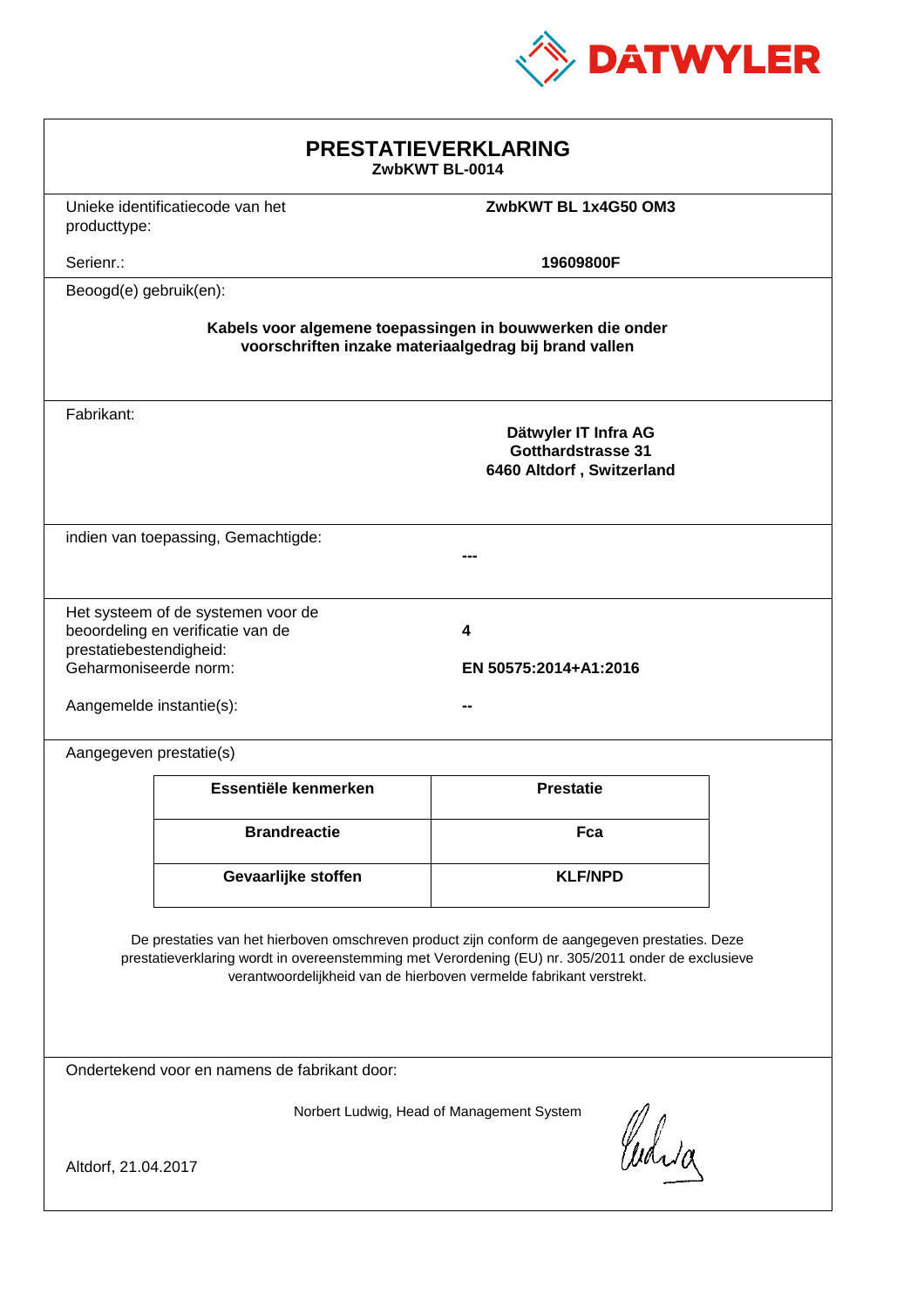

| DÉCLARATION DES PERFORMANCES<br>ZwbKWT BL-0014                                                                                                                                                                                                                   |                                                                                                                |                                                                                |  |  |  |
|------------------------------------------------------------------------------------------------------------------------------------------------------------------------------------------------------------------------------------------------------------------|----------------------------------------------------------------------------------------------------------------|--------------------------------------------------------------------------------|--|--|--|
| produit type:                                                                                                                                                                                                                                                    | Code d'identification unique du                                                                                | ZwbKWT BL 1x4G50 OM3                                                           |  |  |  |
| Numéro de série:                                                                                                                                                                                                                                                 |                                                                                                                | 19609800F                                                                      |  |  |  |
| Usage(s) prévu(s):                                                                                                                                                                                                                                               |                                                                                                                |                                                                                |  |  |  |
|                                                                                                                                                                                                                                                                  | Câble pour applications générales dans les ouvrages de construction soumis<br>aux exigences de réaction au feu |                                                                                |  |  |  |
| Fabricant:                                                                                                                                                                                                                                                       |                                                                                                                | Dätwyler IT Infra AG<br><b>Gotthardstrasse 31</b><br>6460 Altdorf, Switzerland |  |  |  |
|                                                                                                                                                                                                                                                                  | Le cas échéant, Mandataire                                                                                     |                                                                                |  |  |  |
| performances:<br>Norme harmonisée:<br>Organisme(s) notifié(s):                                                                                                                                                                                                   | Système(s) d'évaluation et de<br>vérification de la constance des                                              | 4<br>EN 50575:2014+A1:2016                                                     |  |  |  |
|                                                                                                                                                                                                                                                                  | Performance(s) déclarée(s):                                                                                    |                                                                                |  |  |  |
|                                                                                                                                                                                                                                                                  | Caractéristique essentielle                                                                                    | <b>Performance</b>                                                             |  |  |  |
|                                                                                                                                                                                                                                                                  | Réaction au feu                                                                                                | Fca                                                                            |  |  |  |
|                                                                                                                                                                                                                                                                  | <b>Substances dangereuses</b>                                                                                  | <b>KLF/NPD</b>                                                                 |  |  |  |
| Les performances du produit identifié ci-dessus sont conformes aux performances déclarées.<br>Conformément au règlement (UE) no 305/2011, la présente déclaration des performances est<br>établie sous la seule responsabilité du fabricant mentionné ci-dessus. |                                                                                                                |                                                                                |  |  |  |
|                                                                                                                                                                                                                                                                  | Signé pour le fabricant et en son nom par:                                                                     |                                                                                |  |  |  |
| Norbert Ludwig, Head of Management System<br>Whia<br>Altdorf, 21.04.2017                                                                                                                                                                                         |                                                                                                                |                                                                                |  |  |  |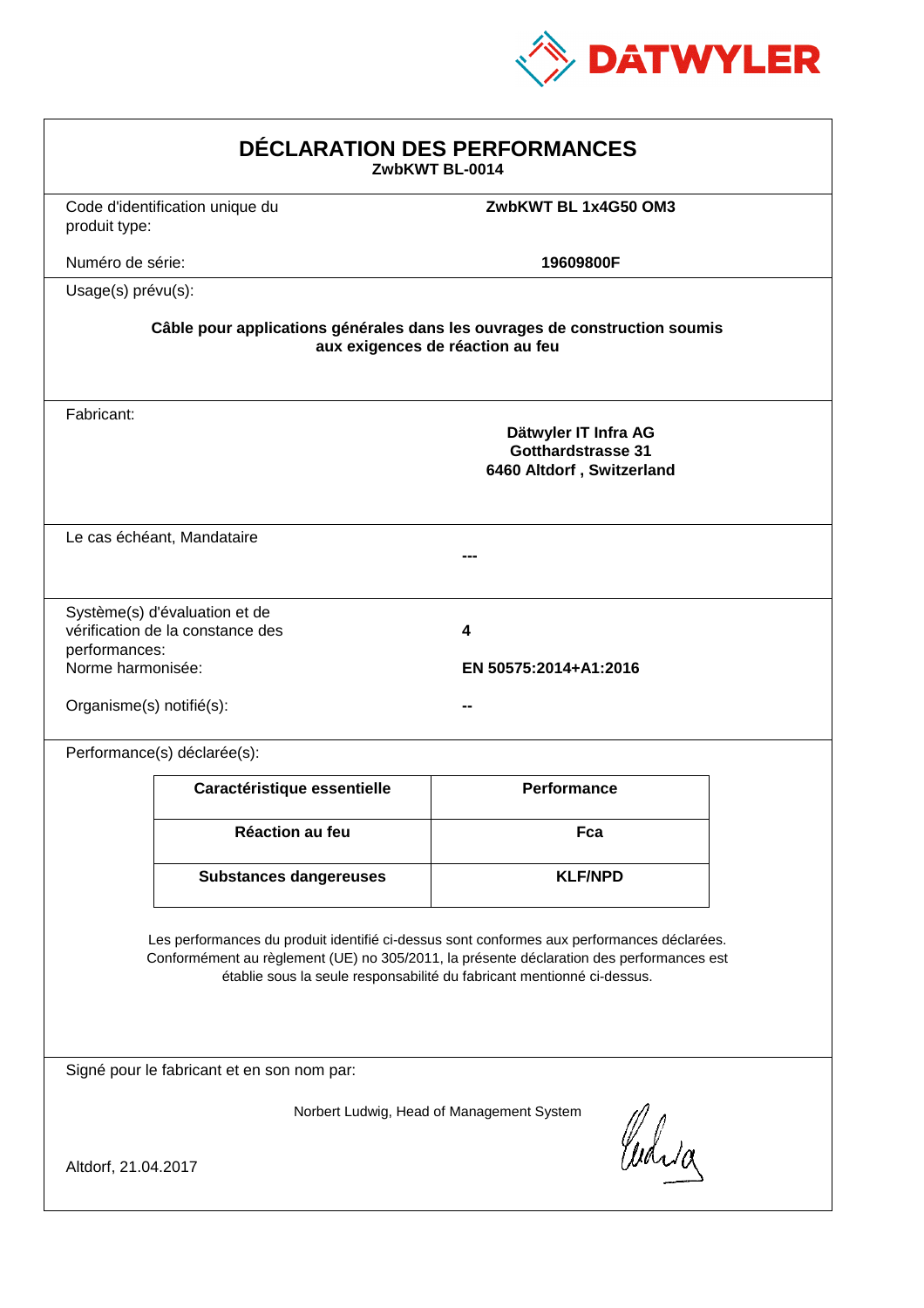

| <b>DECLARACIÓN DE PRESTACIONES</b><br>ZwbKWT BL-0014                                                                                                                                                                                                                                           |                                    |                      |  |  |
|------------------------------------------------------------------------------------------------------------------------------------------------------------------------------------------------------------------------------------------------------------------------------------------------|------------------------------------|----------------------|--|--|
| producto tipo:                                                                                                                                                                                                                                                                                 | Código de identificación única del | ZwbKWT BL 1x4G50 OM3 |  |  |
| Número de serie:                                                                                                                                                                                                                                                                               |                                    | 19609800F            |  |  |
| Usos previstos:                                                                                                                                                                                                                                                                                |                                    |                      |  |  |
| Cable sujeto a requisitos de reacción al fuego para aplicaciones generales en obras<br>de construcción                                                                                                                                                                                         |                                    |                      |  |  |
| Fabricante:<br>Dätwyler IT Infra AG<br><b>Gotthardstrasse 31</b><br>6460 Altdorf, Switzerland                                                                                                                                                                                                  |                                    |                      |  |  |
| En su caso, Representante autorizado:                                                                                                                                                                                                                                                          |                                    |                      |  |  |
| Sistemas de evaluación y verificación<br>de la constancia de las prestaciones<br>4<br>$(EVCP)$ :<br>Norma armonizada:<br>EN 50575:2014+A1:2016<br>Organismos notificados:                                                                                                                      |                                    |                      |  |  |
| Prestaciones declaradas:                                                                                                                                                                                                                                                                       |                                    |                      |  |  |
|                                                                                                                                                                                                                                                                                                | Característica esencial            | <b>Prestaciones</b>  |  |  |
|                                                                                                                                                                                                                                                                                                | Reacción al fuego                  | Fca                  |  |  |
|                                                                                                                                                                                                                                                                                                | <b>Sustancias peligrosas</b>       | <b>KLF/NPD</b>       |  |  |
| Las prestaciones del producto identificado anteriormente son conformes con el conjunto de<br>prestaciones declaradas. La presente declaración de prestaciones se emite, de conformidad con<br>el Reglamento (UE) nº 305/2011, bajo la sola responsabilidad del fabricante arriba identificado. |                                    |                      |  |  |
| Firmado por y en nombre del fabricante por:                                                                                                                                                                                                                                                    |                                    |                      |  |  |
| Norbert Ludwig, Head of Management System<br>Waia<br>Altdorf, 21.04.2017                                                                                                                                                                                                                       |                                    |                      |  |  |